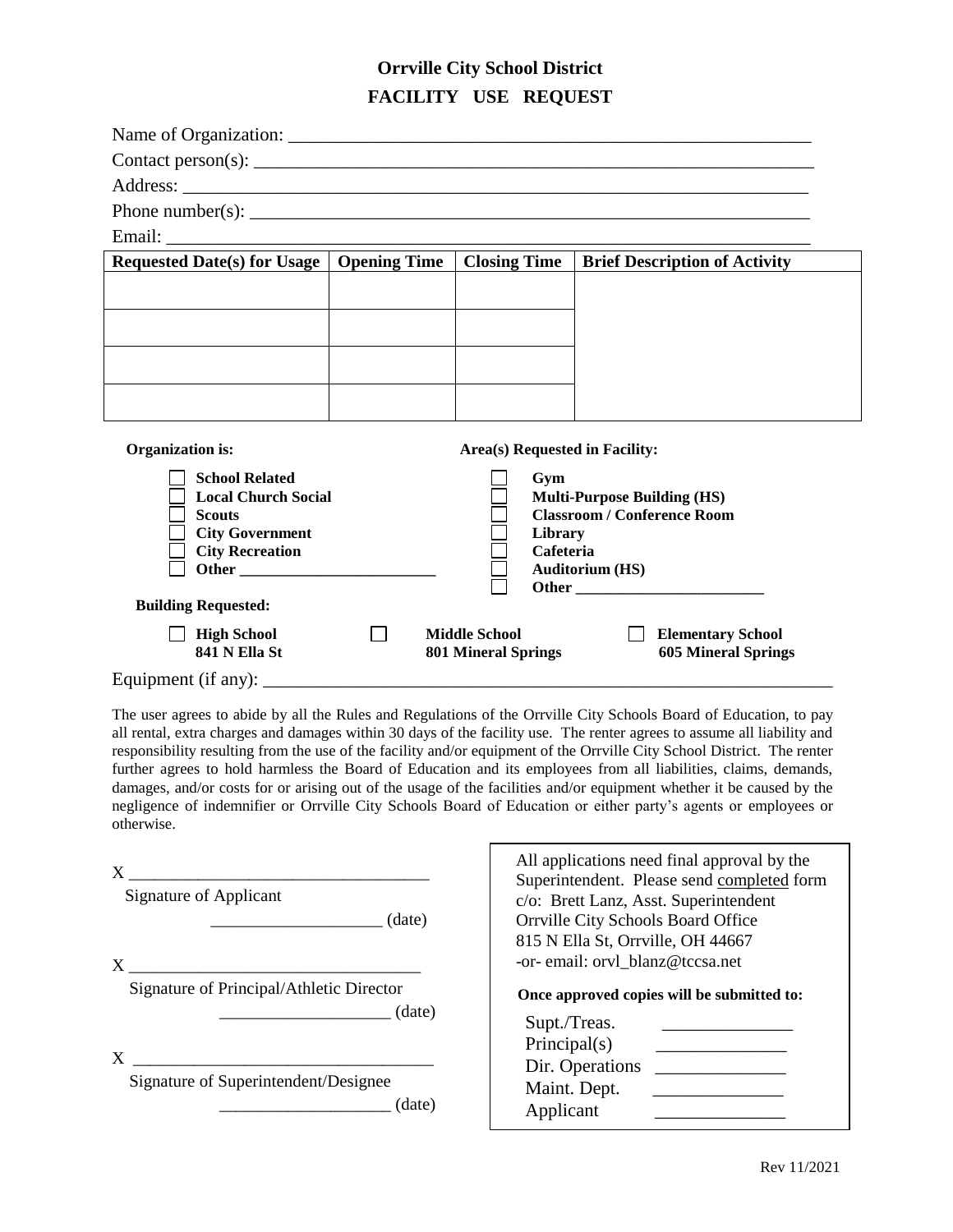#### **RULES AND REGULATIONS GOVERNING RENTAL & USE OF FACILITIES**

- **1.** The user will hold harmless the Orrville City School District from all liability, claims, demands, damages or costs arising out of usage of school facilities for any and all reasons. It is strongly suggested that the organization using the facilities secure Liability Insurance and name the Schools as an additional insured.
- 2. THERE IS TO BE NO SMOKING/TOBACCO OR ALCOHOL USE IN ANY SCHOOL FACILITY OR GROUNDS. Violation of this rule may result in the denial of any future use of any school facility.
- 3. In an emergency closing of schools, this usage permit will not be honored. Any fees and/or deposits will be returned or the use can be rescheduled.
- 4. School use of all facilities takes precedence. If there is a conflict between school uses and this permit, school use will prevail and this permit will be null and void. Any fees and/or deposits will be returned or the use can be rescheduled.
- 5. The user agrees to have present, during the entire period of use, competent adult supervision. The user further agrees to abide by all rules, regulations, policies and directives of the Orrville City School District Board of Education.
- 6. All groups using school facilities will pay any additional costs incurred by the District, such as custodial overtime, etc. The charge will be at the actual cost to the Board of Education. (Actual cost for personnel includes the employee's hourly rate, retirement contribution and worker's compensation contribution).
- 7. The following groups may use school facilities without rental charge:
	- School-related groups, such as PTO, Booster Clubs, etc.
	- Church social groups located within the boundaries of the Orrville City School District
	- Orrville City government groups
	- Girl Scouts/Boy Scouts
	- Joint city and school-sponsored recreation groups and activities
	- Other groups and individuals at the discretion of the Superintendent/Designee.
- 8. Final approval to use any school facility will be given by the Superintendent/Designee. Requests for Facility Use forms are available on the district webpage, in the Board Office, 815 N Ella St or call (330) 682-5811 to receive the form.